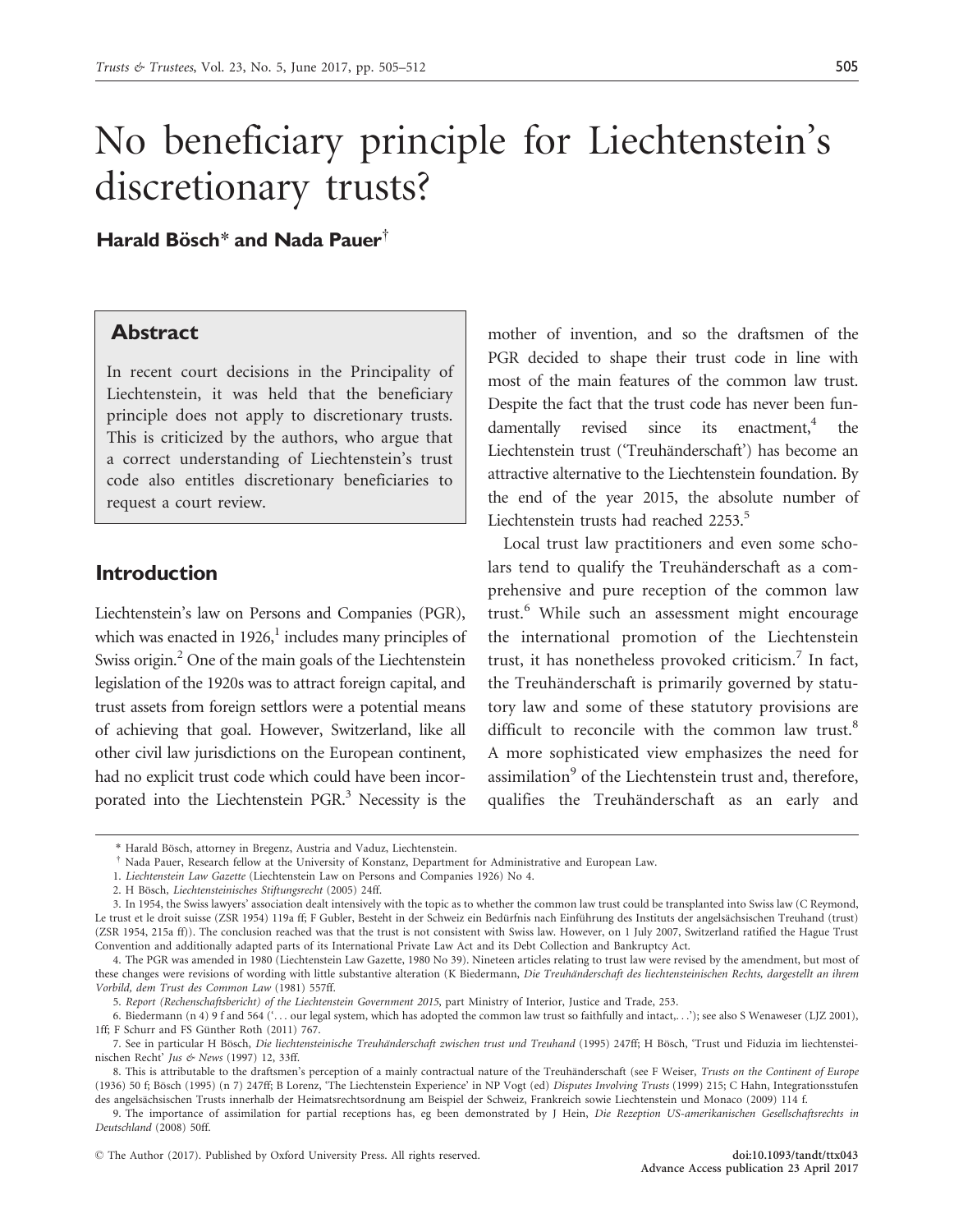innovative piece of continental legislation aimed at transforming the concept of the common law trust into a civil law system by assimilation.<sup>10</sup> In addition, the Treuhänderschaft has its own peculiarities, such as the fact that Liechtenstein's law contains no rule against perpetuities<sup>11</sup> and the rule Saunders v Vautier<sup>12</sup> is not applicable.<sup>13</sup>

Despite its early incorporation into Liechtenstein's PGR, the Treuhänderschaft cannot be characterized as old fashioned. Some 60 years before the Hague Trust Convention<sup>14</sup> had been agreed on, the draftsmen of the PGR anticipated a core element of the trust relationship with regard to property law. This is the premise that the trust property constitutes a separate fund ('Sondervermögen')<sup>15</sup>, administered by one or more trustees. This essential feature of the Liechtenstein trust allows a civil law jurisdiction to convincingly overcome the distinction between legal and equitable ownership characterizing the common law trust.<sup>16</sup>

Some 10 years after the enactment of the Liechtenstein trust law, Felix Weiser $17$  concluded that the Liechtenstein Treuhänderschaft comes 'functionally exceedingly close to the Anglo-Saxon trust'. Whether this conclusion is correct or not depends to a high degree on Liechtenstein's trust law in action, ie how the provisions of Liechtenstein's trust code are interpreted by the courts. This article focuses on the legal standing of discretionary beneficiaries of a Liechtenstein trust and provides for a test example, in which the Liechtenstein courts could have applied principles of the common law trust.

Under the relevant statutory law of Article 897 PGR, the trustee is under the duty to administer and to use the trust property for the benefit of one or several third persons (beneficiaries). Article 927 paragraph 1 PGR complements this rule, stating that, unless the trustees possess absolute discretion according to the trust deed, the beneficiaries are entitled to demand the execution of the trust. All this seems to correspond with English trust law. However, attention must also be drawn to Article 927 paragraph 2 PGR, which reads as follows (translation):

Every beneficiary with a fixed interest ('anspruchsberechtigter Begünstigter'), who considers his or her rights or interests prejudiced by a disposition or an act of administration by the trustee can, in the absence of provisions to the contrary in the trust deed, request the State Court for the necessary court order in a non-contradictory proceeding to remedy the fault.

Regarding the provision's wording, the question arises of whether it must be legally concluded that, conversely, all beneficiaries without a fixed interest of this nature have no right to enforce a trustee's obligations by court order. Denying discretionary beneficiaries a right to call for a review of the trustee's exercise of his or her powers is highly relevant in practical terms as it substantially restricts their means of exercising the trust's governance. This issue was recently at the core of adjudication by Liechtenstein's higher courts and went all the way to the Constitutional Court. Both decisions, the decree of the Princely Court of Appeal as well as the judgement of the Constitutional Court, $18$  have been

<sup>10.</sup> Bösch, Treuhänderschaft (n 7) 252 f; K Moosmann, Der angelsächsische Trust und die liechtensteinische Treuhänderschaft unter besonderer Berücksichtigung des wirtschaftlichen Begünstigten (1999) 161.

<sup>11.</sup> See s 17, para 2 (3) of the Trust Enterprise Code authorizes the Princely Government to issue an order fixing a perpetuity period, but no use has been made of such power to date.

<sup>12. (1841)</sup> Cr & Ph 240.

<sup>13.</sup> Bösch, Jus & News (n 7) 12, 33.

<sup>14.</sup> Convention of 1 July 1985 on the Law Applicable to Trusts and their Recognition.

<sup>15.</sup> H Bösch, Unklarheiten im Zusammenhang mit liechtensteinischen Trusts in der Schweiz, successio (2015) 150, 161ff.

<sup>16.</sup> For the systematic and dogmatic difficulties of transplanting the common law trust into a civil law jurisdiction, see eg Bösch, Treuhänderschaft (n 7) 252ff; T Honore´, 'On Fitting Trusts into Civil Law Jurisdictions' (2008) Legal Research Paper Series No 27, Oxford University; JM Milo and JM Smits, 'Trust in Mixed Legal Systems: A Challenge to Comparative Trust Law' in Milo and Smits (eds), Trusts in Mixed Legal Systems (2001) 11ff; HLE Verhaegen, 'Trust in the Civil Law: Making Use of the Experience of ''Mixed'' Jurisdictions' ibid 93ff; MJ De Waal, 'In Search of a Model for the Introduction of the Trust into a Civilian Context' (2001) 12 Stellenbosch L Rev 63, 63ff.

<sup>17.</sup> Trusts on the Continent of Europe (1936) 54.

<sup>18.</sup> The judgement of the Constitutional Court of 30 June 2015, StGH 2015/647, was published in the Austrian legal journal PSR 2016/49.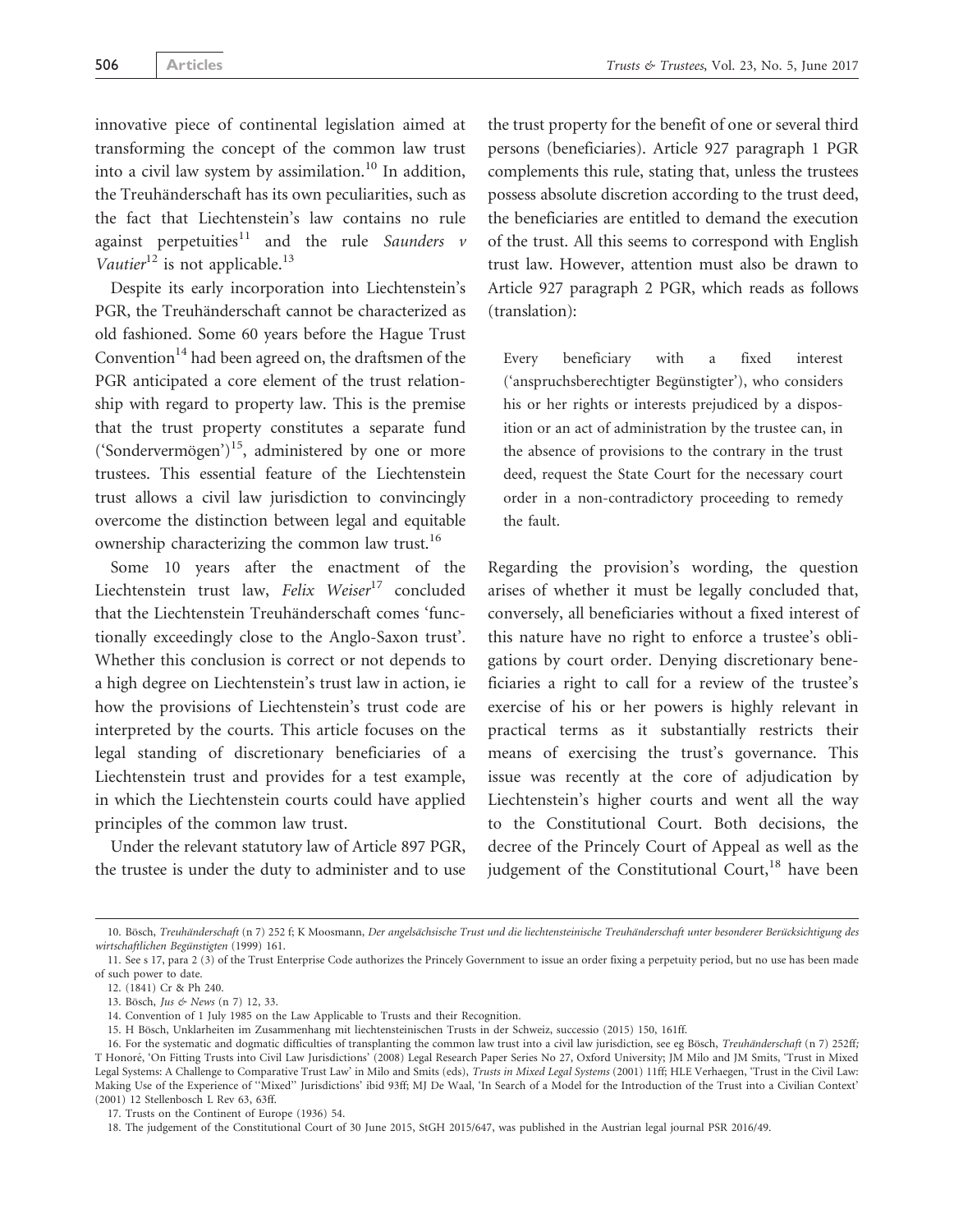### Recent Liechtenstein case law questioning the beneficiary principle

In two recent decisions, $^{20}$  the Princely Court of First Instance and the Princely Court of Appeal held that discretionary beneficiaries of a Liechtenstein trust are not entitled to challenge a decision taken by the trustees. The case was brought before the courts by discretionary beneficiaries of the Ptarmigan Trust, $21$  a Liechtenstein trust set up in 1980 for the benefit of members of the wealthy Norwegian Olsen family. Among the trust beneficiaries were two brothers, who had already been in dispute over the 'right' management of the trust assets.<sup>22</sup> The decision at hand concerned the allocation of expenses, which the respective trust had accrued from previous litigation.

One of the two brothers had initiated proceedings to remove the trustees, alleging that they had violated their duty to act impartially. However, the trustees were not removed by the court and then went on to allocate the costs of the removal proceedings between two sub funds of the Ptarmigan trust. One of the two brothers requested the reversal of an allocation of EUR 410,000 at the expense of Fund B of that trust.

In a rather curt statement and with a mere reference to two previous decisions<sup>23</sup> on the application of Article 927 paragraph 2 PGR circumscribing the rights of beneficiaries to assert a claim in the noncontradictory procedure, the courts denied the request to review the trustees' allocation of expenses. In the succinct judgements, the courts stated that, based on settled case law and the explicit wording of Article 927 paragraph 2 PGR, a right to file claims could not be inferred for 'mere' discretionary beneficiaries.<sup>24</sup>

In their subsequent complaint to the Liechtenstein Constitutional Court (StGH), the discretionary beneficiaries claimed that the decision of the Princely Court of Appeal violated their constitutional rights. To reinforce this position, they drew on the same two previous rulings of the StGH issued in 2007, but interpreted them differently than the Princely Court of Appeal. $25$  In these judgements, the Constitutional Court had touched on the question of reviewing a trustee's decision by court order, but only made reference to the wording of Article 927 paragraph 2 PGR. The complainants argued that they were in a comparable situation, and therefore entitled to request a non-contradictory review as beneficiaries. However, in accordance with the Princely Court of Appeal, the Constitutional Court held that no right to review the trustee's decisions could be inferred from these judgements for discretionary beneficiaries. Rather, the Constitutional Court once again restricted its interpretation to the wording of Article 927 paragraph 2 PGR and concluded that the complaining parties were not absolute beneficiaries and hence had no entitlement under Article 927 paragraph 2 PGR. The Constitutional Court held that the decision of the Court of Appeal did not violate any constitutional rights of the complainants.<sup>26</sup>

In its assessment, the StGH emphasized that the decisions of the year 2007 had merely set forth the standard of official intervention based on Article 927 paragraph 7 PGR in light of convincing assertions of a trustee's misconduct. In this case, it would even be

<sup>19.</sup> H Bösch, PSR (2016), 183ff; H Bösch (ZStV 2017) 55ff.

<sup>20.</sup> Liechtenstein Law Gazette (LES) (2016) 73–74.

<sup>21.</sup> In the respective judgement, referred to as 'P trust'.

<sup>22.</sup> See 10 HG.2007.17, a procedure brought before all three of Liechtenstein's authorities in the relevant non-contentious proceeding (published in LES 2008, 82ff); the decision by the Princely Court of Appeal of 14 June 2007 and the following judgement of Liechtenstein's Constitutional Court (StGH 2007/82); furthermore, the judgement of the EFTA Court of 9 July 2014, E-3/13 and E-20/13 (Fred. Olsen a.o. and Petter Olsen u.a. v Norwegen (2014) LES 197ff), in which it was decided that the Ptarmigan Trust is subject to the right of freedom of establishment according to art 31 EEA Agreement.

<sup>23.</sup> Namely, the decisions StGH 2007/82 and StGH 2007/148 of the Liechtenstein Constitutional Court see <[www.gerichtsentscheide.li](http://www.gerichtsentscheide.li)> accessed 20 February 2017.

<sup>24.</sup> See Princely Court of Appeal of 12 March 2015, 5 HG.2014.375.

<sup>25.</sup> StGH 2007/82 and 2007/148 (n 23).

<sup>26.</sup> StGH 2015/47, PSR 2016/49.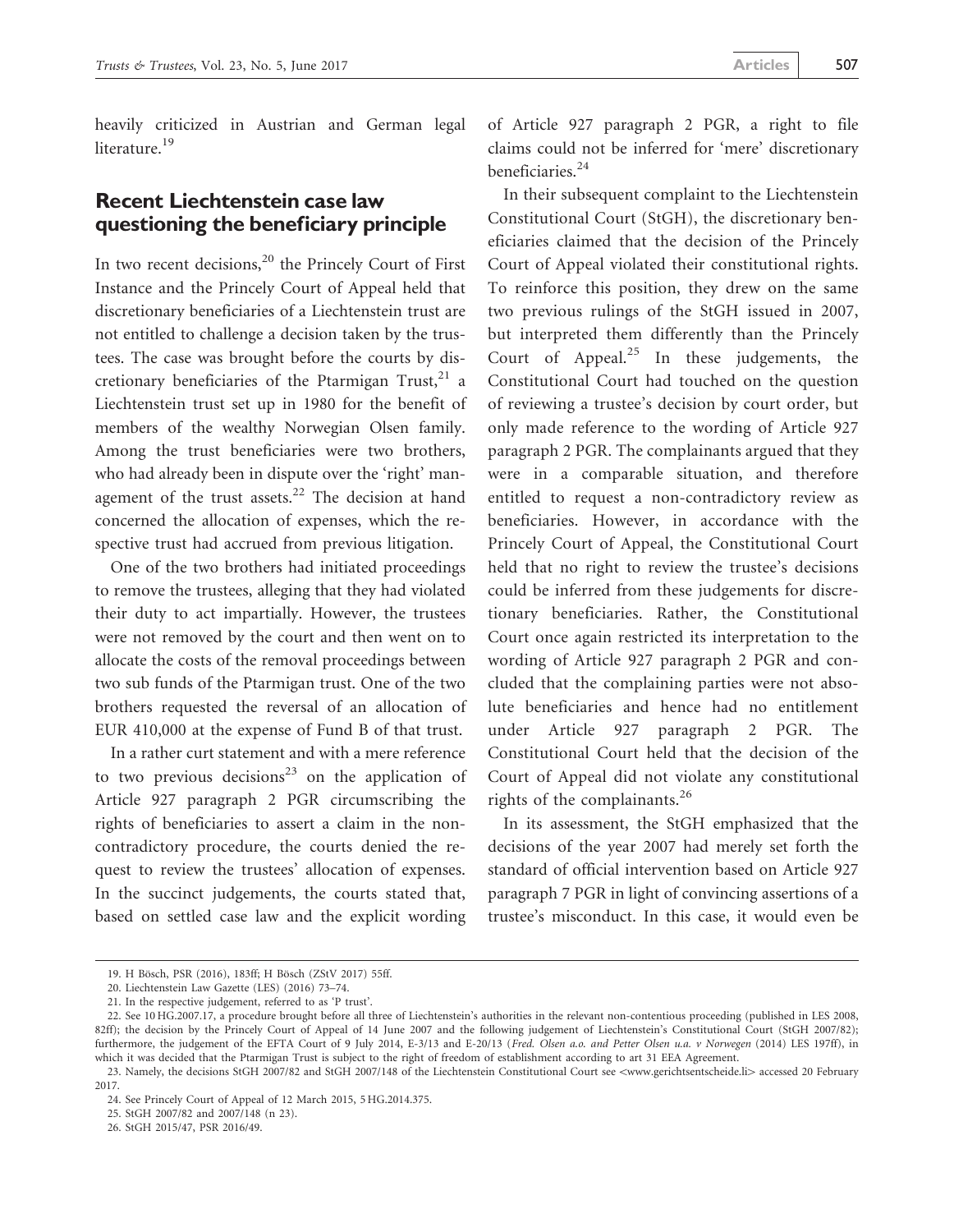possible to issue supervisory measures on an ad hoc basis, which would be less severe than an impeachment of the trustee. The court concluded that the decision of the Court of Appeal must, however, be assessed on the basis of Article 927 paragraph 2 PGR. According to the wording of this provision, the StGH found that the decision did not violate the principle of equal treatment regarding the position of discretionary beneficiaries. However, it overlooked that this leaves discretionary beneficiaries without any possibility to actually enforce their rights by court order and sheds them of an effective legal protection.

#### Critical assessment

Considering the international popularity of Liechtenstein's trust law and the perceptible increase in discretionary trusts over the last decades, the significance of this adjudication by Liechtenstein's competent courts reaches far beyond the Principality's borders. Denying discretionary beneficiaries, a right to call for a review of the trustees' decisions substantially restricts their means of reviewing the proper governance of trusts.

The brief and summary explanation of the courts, asserting that such a right could not be inferred from the wording of Article 927 paragraph 2 PGR, does not sufficiently consider the importance of reviewing the operations of trustees from a trust governance perspective, the vast proliferation of beneficiary trusts in practice (approximately 80 per cent of all trusts today), and the lack of legal protection for discretionary beneficiaries resulting from this narrow interpretation of the relevant corporate provisions.<sup>27</sup>

#### The meaning of Article 927 PGR in a systematic context

Both the Princely Court of Appeal and the Constitutional Court have restricted their assessment to the strict wording of Article 927 paragraph 2 PGR. This is questionable in terms of legal interpretation,  $28$ and even the Constitutional Court itself does not regard an interpretation based on the mere wording as sufficient.29 Rather, it holds that a provision's meaning may only be comprehended adequately when put into context, that is, under consideration of its systematic position, its history and implication for a specific case. $30$ 

However, even if one was to interpret the provision merely on the basis of its wording, discretionary beneficiaries could be covered by its sense. This may be inferred primarily from Article 927 paragraph 1 PGR, which allows beneficiaries as such to request the fulfilment of the trust deed where the trustee has no free discretion. This seems contradictory for 'discretionary' beneficiaries. Yet, when settling debts from the trust's assets, the trustee is legally required to regard all beneficiaries' interests equally.<sup>31</sup> When exercising their discretion therefore, trustees have the duty to treat both present, as well as potential future, beneficiaries fairly. $32$  In the present case, the beneficiaries of the Ptarmigan trust had explicitly pointed out that the trust deed did not contain provisions requiring differentiated treatment of the related beneficiaries.<sup>33</sup>

Moreover, the performance of the trust deed in the sense of Article 927 paragraph 1 PGR not only implies the enforcement of its provisions, but also requires the trustees to comply with statutory law and to exercise their relevant fiduciary duties.<sup>34</sup> If every beneficiary, including a discretionary beneficiary, is entitled to request that the trustees perform their duties, then the beneficiary must also be entitled to

33. StGH 2015/47, 9.

<sup>27.</sup> Critically, Bösch, PSR (n 19) 44.

<sup>28.</sup> C Höpfner, Die systemkonforme Auslegung (2008) 145 with further references; EA Kramer, Juristische Methodenlehre (2016) 61(referring to the wording as 'starting point' of the interpretation); also H Honsel, BSK-ZGB I (4th edn) art 1 N 3.

<sup>29.</sup> StGH 2011/181 with further references.

<sup>30.</sup> Ibid.

<sup>31.</sup> H Bösch, Aspekte der Rechnungsführung und Rechnungslegung des liechtensteinischen Treuhänders (1992) 36ff.

<sup>32.</sup> H Bösch, 'Duty to Act Impartially – zur Pflicht des trustees, keinen beneficiary ungebührlich zu bevorzugen oder zu benachteiligen' in H Schumacher and W Zimmermann (eds), Festschrift für Gert Delle Karth (2013) 71ff.

<sup>34.</sup> In this regard, see Biedermann (n 4) 93; Bösch, Treuhänderschaft (n 7) 106; Hahn (n 8) 115.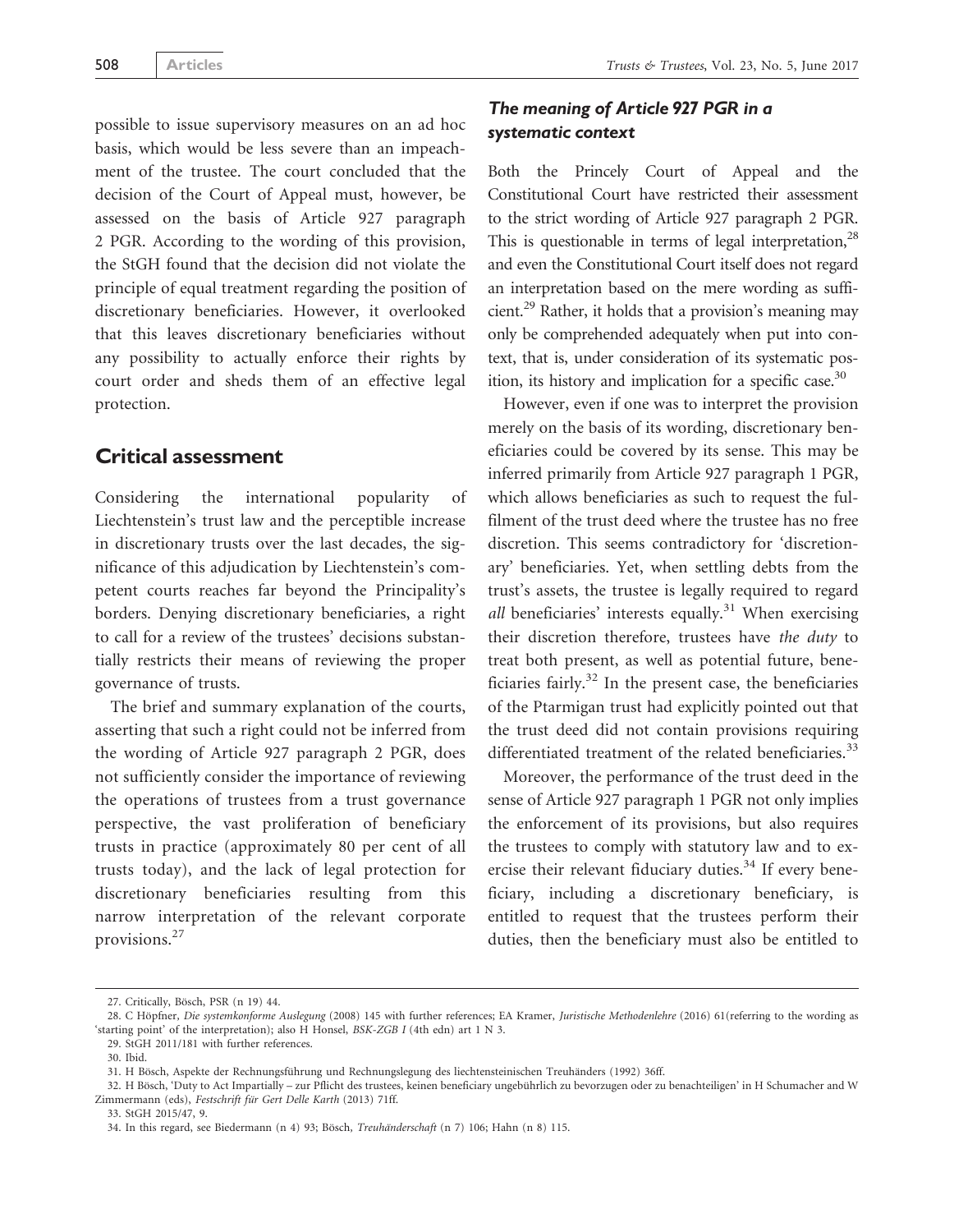enforce the performance of those duties in court. Otherwise, any entitlement under Article 927 paragraph 1 PGR would be ineffective.

#### Rights of trust beneficiaries under Articles 912, 915, and 925 PGR and amendments to Liechtenstein's foundation law

It is noteworthy that the courts have not comprehensively assessed Article 927 paragraph 2 PGR, but restricted their review merely to the provision's wording.<sup>35</sup> However, the meaning of this provision requires further interpretation and must be put into context with Article 927 paragraph 1. Even though Article 927 paragraph 1 PGR does not generally define beneficiaries with a fixed interest—thus not ruling out discretionary beneficiaries to be comprised in substance—discretionary beneficiaries are restricted in pecuniary terms as their eligibility for benefits rests upon the trustees' conditional decision.<sup>36</sup>

However, this does not expose them to an arbitrary decision, as the trustees are legally bound<sup>37</sup> to exercise their powers in the best interest of all beneficiaries.<sup>38</sup> The court's review thus cannot be restricted to the trustees' competences, but to whether they have used their powers in accordance with their trust duties.<sup>39</sup> Based on this insight, a distinct conflict between the wording of Article 927 paragraphs 1 and 2 PGR becomes evident. Apart from Article 927 paragraph 1 PGR, this may also be inferred from Article 927 paragraph 7 PGR. This provision, which has been in force since the enactment of the Trust Enterprise Code  $(Tr U G)<sub>40</sub>$  indicates a certain incompleteness of Article 927 PGR and reads as follows (translation):

In the case of charitable or comparable trusts, where there are no entitled beneficiaries and the trust deed does not does not provide otherwise, the entitlements otherwise granted to beneficiaries may be administered by the public representative upon application or ex officio at the expense of the trust, or, where there is fault, at the expense of the party in default.

This provision, which in our view did not introduce non-charitable purpose trusts in Liechtenstein, $41$  thus allows for important conclusions regarding the control and surveillance measures considered essential by the historic legislator. The latter's surveillance approach was based on two models, namely: (i) trusts with eligible beneficiaries, who could exert control themselves by means of effective governance measures; and (ii) charitable trusts, where the respective governance measures were carried out by public representatives. In both cases, the enforcement of the trust deed was ensured by the possibility of requesting a court review.42 The historic perception nevertheless does not take into account that a review of the appropriate enforcement of the trust duties must also be ensured where a trust only consists of discretionary beneficiaries.<sup>43</sup>

In fact, the provisions of Article 912 paragraph 2 PGR, 915 paragraph 5 and Article 925 paragraph 5 PGR grant all beneficiaries an entitlement to request a court order in case of tracing trust assets,<sup>44</sup> execution against or bankruptcy of a trustee,  $45$  mixed assets

<sup>35.</sup> Critically, on an interpretation of the mere wording, see Kramer (n 28) 61; also Honsell (n 28) art 1 N 3.

<sup>36.</sup> Biedermann (n 4) 145; Bösch, Treuhänderschaft (n 7) 87.

<sup>37.</sup> Cf. art 922 PGR.

<sup>38.</sup> Thus, Bösch, *Treuhänderschaft* (n 7) 88 and Bösch, in FS Gert Delle Karth (n 32) 73.

<sup>39.</sup> Bösch, in FS Gert Delle Karth, ibid; see also Bösch, Treuhänderschaft (n 7) 201ff; Biedermann (n 4) 119; furthermore, for foundations: B Lorenz, 'Pflichten des Stiftungsrats bei Wegfall von Begünstigten' in FA Schurr (ed), Zivil- und gesellschaftsrechtliche Fragen zur Führung und Abwicklung von Stiftungen (2015)109ff. 40. Cf. the PGR in the version as published in Liechtenstein Law Gazette 1928 No 6.

<sup>41.</sup> A different view was expressed by J Niegel, 'Purposeful Trusts and Foundations?' (2012) 18 Trusts and Trustees 451, 455. J Niegel concludes from the wording of art 927 para 7 PGR that pure (eg non-charitable) purpose trusts are lawful trusts under Liechtenstein law. However, a trust according to art 897 PGR is a trust with individually ascertained or ascertainable beneficiaries, and art 927 para 7 PGR only refers to 'comparable trusts' where there are no entitled beneficiaries. Moreover, art 927 para 7 PGR clearly provides that such 'comparable trusts' must be enforced by a public representative and not by a private person.

<sup>42.</sup> See art 927 paras 2 and 7, as well as art 929 PGR.

<sup>43.</sup> The fragmentariness of this legal provision has already been emphasized by Bösch (n 2) 387.

<sup>44.</sup> See art 912 para 3 PGR, which entitles a 'beneficiary' to follow the trust property.

<sup>45.</sup> See art 915 para 5 PGR, referring to a claim of a 'beneficiary'.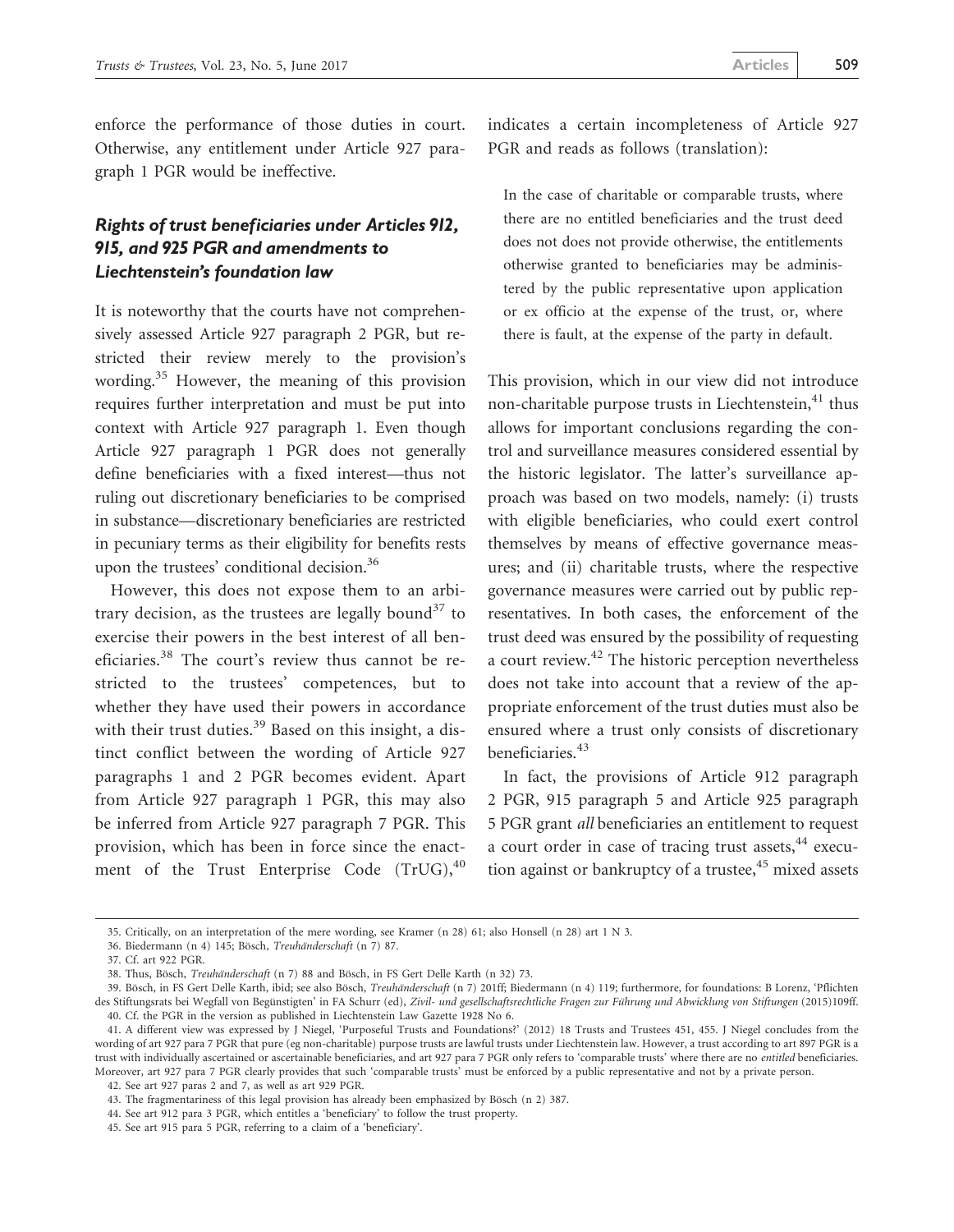or self-dealing of a trustee.<sup>46</sup> A comprehensive assessment of all other relevant provisions of the PGR regarding beneficiaries' rights, including Article 927 paragraph 1 PGR, thus leads to the conclusion that discretionary beneficiaries are also entitled to test the decisions made by the trustee in court and, where necessary, have them corrected. This, by analogy, opens the gate for any beneficiary of a Liechtenstein trust, including discretionary beneficiaries, to claim in court that the trust property must be properly allocated and administered by the trustees.<sup>47</sup>

Moreover, the amendments to Liechtenstein's statutory foundation law of 2008<sup>48</sup> differentiate between beneficiaries with a fixed interest and discretionary beneficiaries.<sup>49</sup> According to the new provisions,<sup>50</sup> the 'participants of the foundation' may request the appropriate governance of the trust's assets in non-contradictory court proceedings. Article 552 section 3 (4) PGR explicitly states that 'discretionary beneficiaries' are such participants. Accordingly, it is well-settled foundation law that present discretionary beneficiaries of a private Liechtenstein foundation are entitled to request a court review if the foundation's assets are improperly managed and employed. $51$  The intention of the 2008 legislation was, therefore, clearly to strengthen the legal standing of discretionary beneficiaries.<sup>52</sup>

Thus, a comprehensive interpretation of Article 927 paragraph 2 PGR cannot ignore this actual intention of the legislation. There is no objective reason to treat discretionary beneficiaries of a Liechtenstein trust differently from discretionary beneficiaries of a Liechtenstein foundation, and we have already seen that the entitlement under various provisions of the Liechtenstein trust code is not restricted to beneficiaries with a fixed interest. In spite of its wording, a proper construction of Article 927 paragraph 2 PGR requires that the interest of discretionary beneficiaries is also protected by the Liechtenstein Courts.<sup>53</sup> Accordingly, discretionary beneficiaries are entitled to file a motion in court if the trustees endanger or violate their interests.

#### The position of discretionary beneficiaries from a comparative legal perspective

As a final point to make, we believe this conclusion to be appropriate from a comparative legal perspective. For Liechtenstein, the comparative legal analysis is of high relevance, as vast amounts of the Principality's law have been adopted from foreign jurisdictions.<sup>54</sup> In view of Liechtenstein's at least partial incorporation of the Anglo-Saxon model of trusts, a comparison with English trust law should yield a comprehensive understanding of the correlation between beneficiaries' rights and procedural entitlements.<sup>55</sup> Only a method of this nature can ensure that the Principality's trust law is and remains a coherent trust law in action.

One of the essential features of private express trusts in English law is that there is an irreducible core of obligations owed by the trustees to the beneficiaries and enforceable by them, which is fundamental to the concept of a trust.<sup>56</sup> Consequently, it has been

<sup>46.</sup> See art 925 para 5 PGR, providing that the claims may be brought by 'the beneficiary'.

<sup>47.</sup> Bösch (n 19) 189.

<sup>48.</sup> Law of 26 June 2008, Liechtenstein Law Gazette 2008 No 220, in force since 4 April 2009.

<sup>49.</sup> See art 552 ss 6 and 7 PGR.

<sup>50.</sup> It is noteworthy that the structure of the provisions on trusts and foundations does not differ substantially, but has been aligned with sense and meaning of their terms. Until the reform of the Liechtenstein foundation law, academia and jurisprudence had already drawn on the trust provisions in a supplementary fashion for the purpose of interpreting beneficiary entitlements in the case of foundations. See Biedermann (n 4) 133; Bösch (n 2) 516ff.

<sup>51.</sup> Liechtenstein Supreme Court of 12 April 2012, LES 2012, 97ff, 102; D Jakob, Die liechtensteinische Stiftung (2009) para 430; B Hammermann in M Schauer (ed), Kurzkommentar zum liechtensteinischen Stiftungsrecht (2009) s 29, para 10.

<sup>52.</sup> The amended foundation law does not, however, provide this right of requesting a court review for prospective beneficiaries or prospective discretionary beneficiaries. See art 552 s 6 para 2 PGR. This is questionable from a dogmatic point of view in case the current beneficiaries are restricted to the trust's income, while the subsequent beneficiaries are entitled to the trust's capital (see Bösch (n 19) 183, 188).

<sup>53.</sup> Bösch (n 19) 190ff; Bösch (n 19) 59ff.

<sup>54.</sup> See Section 'Introduction' and in detail E Berger, Rezeption im liechtensteinischen Privatrecht unter besonderer Berücksichtigung des ABGB (2008) 7ff; Bösch (n 2) 22ff.

<sup>55.</sup> On this, see Bösch (n 19) 183, 189.

<sup>56.</sup> Armitage v Nurse (1998) Ch 241, 253.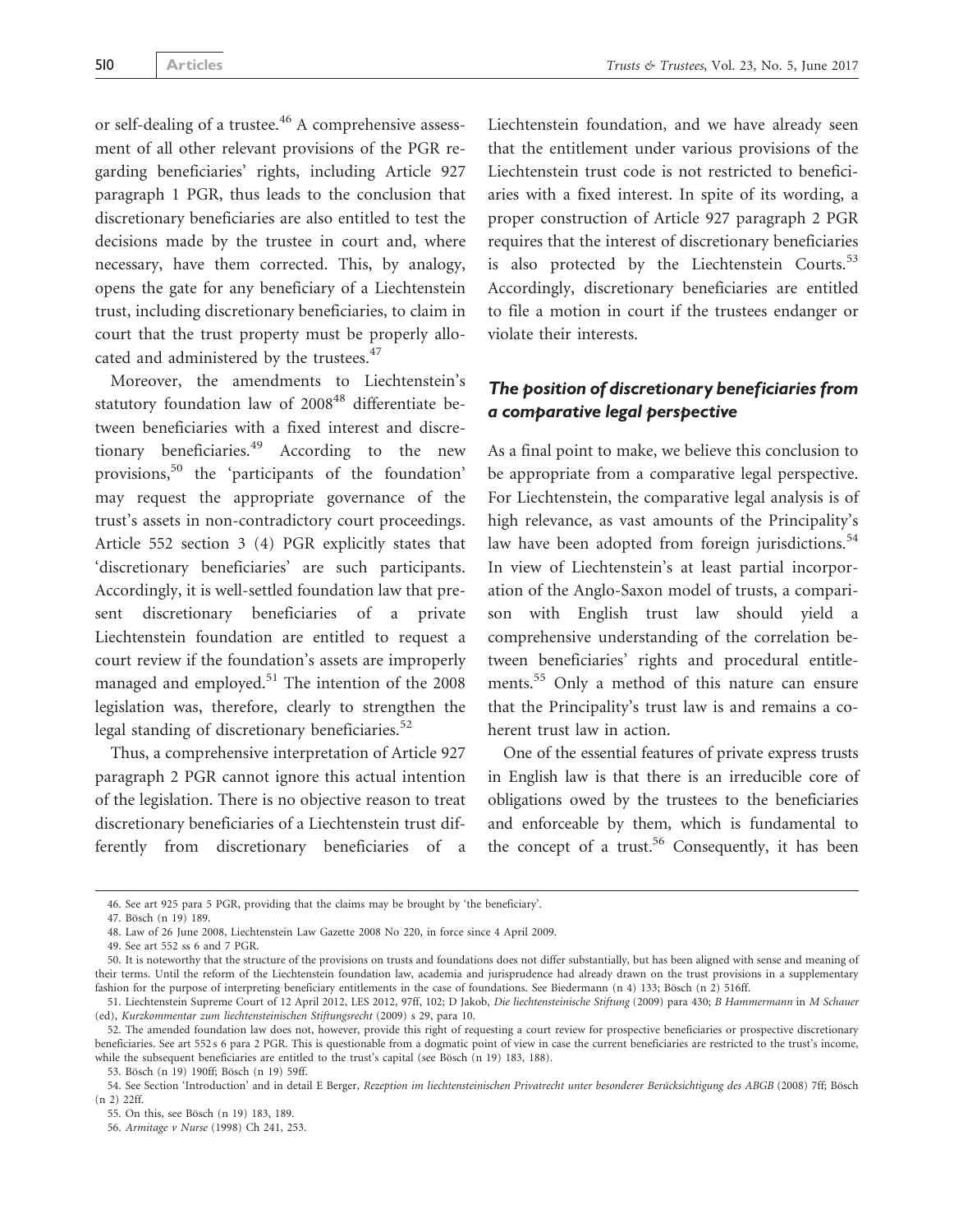determined that if beneficiaries have no rights enforceable against the trustees there are no trusts.<sup>57</sup>

Actual or potential beneficiaries of a discretionary trust do not have proprietary rights as long as the trustees have not exercised their discretionary powers granted by the trust settlement.<sup>58</sup> Regardless of this fact, every beneficiary of a discretionary trust possesses an equitable interest so:

that he has a right to be considered as a potential recipient of benefit by the trustees and a right to have his interest protected by a court of equity.<sup>59</sup>

Accordingly, there is no doubt that, according to English law, the beneficiary principle also applies to discretionary trusts. This of course requires that discretionary beneficiaries are comprehensively informed of the trust's existence, the trust's assets and the provisions of the trust instrument. $60$  The beneficiary principle thus constitutes a central element of procedural trust governance.

Guaranteeing sufficient governance was likewise a priority of Liechtenstein's foundation law reform of 2008 and, even before that, the Liechtenstein Supreme Court had already strengthened the position of beneficiaries of a family foundation.<sup>61</sup> Particularly when considering the legal framework of supervi $sion,$ <sup>62</sup> it becomes evident that private express trusts with merely discretionary beneficiaries but without sufficient enforceable rights of information and control would entail a lack of control and supervision. While in the case of charitable trusts, governance measures may be carried out as deemed necessary by public representatives, private trusts are dependent on the beneficiaries themselves to exercise such control.<sup>63</sup> The current position of Liechtenstein's higher court is, therefore, incompatible with the legal requirements of effective governance explicitly endorsed by Liechtenstein's foundation law reform of 2008.<sup>64</sup>

#### **Conclusion**

Putting Article 927 paragraph 2 PGR into a systematic context and reflecting upon it in accordance with other relevant complementary provisions on trust beneficiaries of the PGR, it becomes evident that its precise wording stands in stark contrast to the beneficiary principle. Since the reform of Liechtenstein's PGR of 2008 at the latest, the respective legal standing of discretionary beneficiaries has been clarified by legislation. Liechtenstein legislation has granted a statutory right to discretionary beneficiaries of a private foundation to seek protection of their interests from the court.

From a teleological and systematic perspective, the meaning of Article 927 paragraph 2 PGR must be understood from the law's basic notion of discretionary beneficiaries, including Liechtenstein trusts. Despite its wording, a proper interpretation of Article 927 paragraph 2 PGR requires that the Liechtenstein courts must also protect the interests of discretionary trust beneficiaries. Accordingly, the denial of the beneficiary principle by the Princely Court of Appeal as well as the Liechtenstein Constitutional Court was not justified.

From a comparative law perspective, the reasoning given by the Liechtenstein courts is also

<sup>57.</sup> LJ Millet in Armitage v Nurse (1998) Ch 241, 253.

<sup>58.</sup> AJ Oakley, Parker and Mellows: The Modern Law of Trusts (2008) 44; JE Martin, Hanbury and Martin: Modern Equity (2012) 215ff.

<sup>59.</sup> Gartside v IRC (1968) 1 All ER 121, 134.

<sup>60.</sup> Underhill and Hayton Law of Trusts and Trustees (2006) 822f with reference to Re Murphy's Settlement (1998) 3 All ER 1; D Hayton, 'The Irreducible Core Content of Trusteeship' in AJ Oakley (ed), Trends in Contemporary Trust Law (1996) 49ff; C Mitchell, 'Disclosure of Trust Information to Discretionary Beneficiaries' (1999) 115 Law Quart Rev 206ff.

<sup>61.</sup> See in particular Liechtenstein Supreme Court of 2 February 2004 (published in LES 2005, 41ff) holding that the articles of a Liechtenstein family foundation cannot exclude any (enforceable) rights of a beneficiary.

<sup>62.</sup> See Section 'Rights of trust beneficiaries under Articles 912, 915, and 925 PGR and amendments to Liechtenstein's foundation law' regarding the two models of surveillance. It is noteworthy that art 917 para 1 PGR and s 6 para (1) TrUG explicitly prescribe the priority of mandatory law over the provisions of the trust deed.

<sup>63.</sup> See art 927 paras 2 and 7, as well as art 929 PGR.

<sup>64.</sup> Cf. art 552 s 3 (4), ss 29 para 4, 35 para 1 PGR and see Section 'Rights of trust beneficiaries under Articles 912, 915, and 925 PGR and amendments to Liechtenstein's foundation law'.